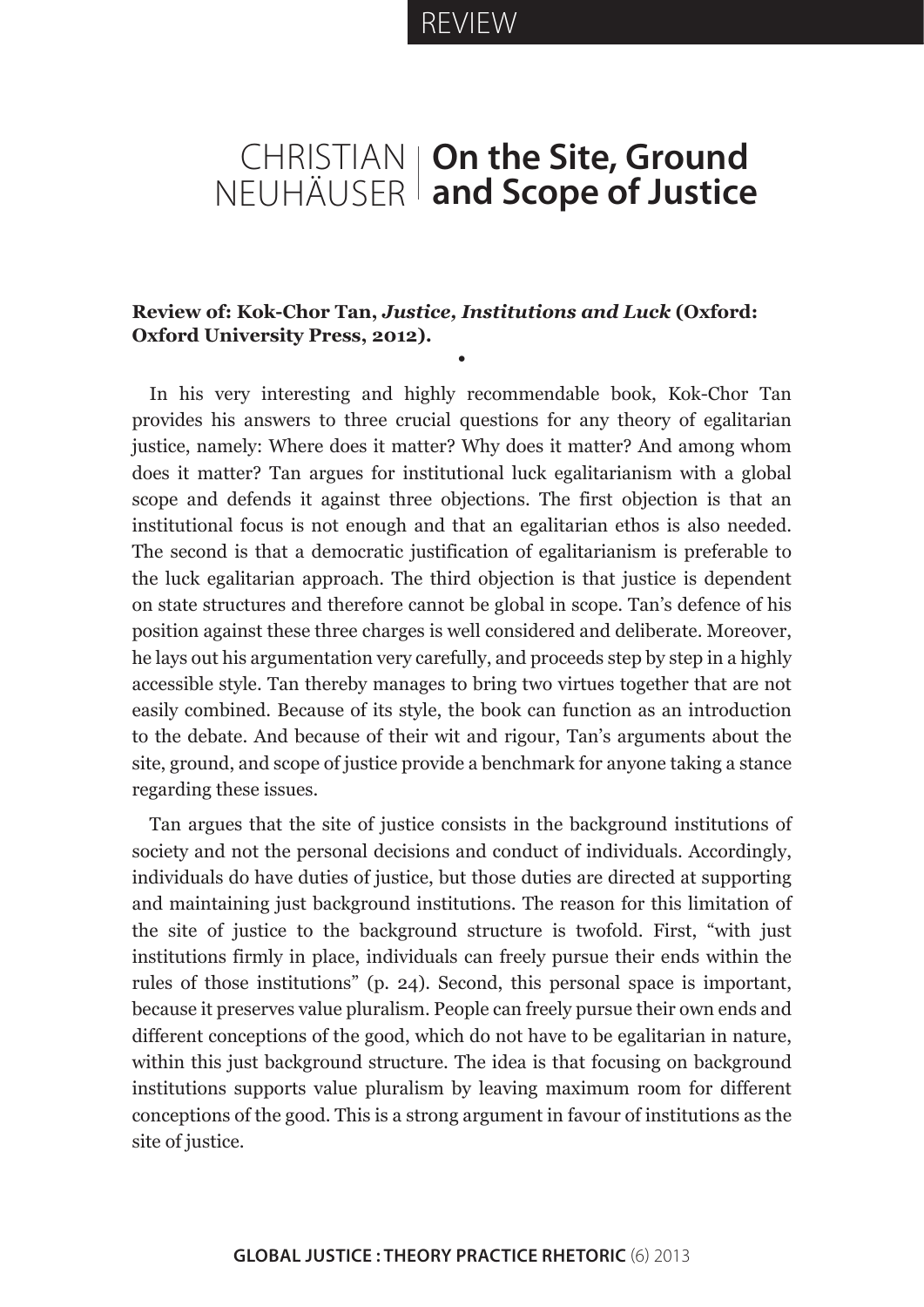However, a problematic implication of Tan's argument is that the intended 'division of labour' (between just institutions and individual value pluralism) only works when the background structure really is just – as Tan indeed acknowledges. It is certainly legitimate to limit an argument regarding the site of justice to ideal circumstances. However, it would be interesting to know what Tan has to say to the following consideration. Assuming that societies are not static, but constantly changing in their structure, including their basic structure, the background institutions will need to be continuously adjusted to the demands of justice. This would be a continuous process and not an occasional event, as Tan seems to think. If this is true, then ideal circumstances of justice are not an actual and constant state of affairs, but rather an idealized objective. Given that individuals do have a duty to support and maintain a just background structure, this individual duty might then be very demanding, so that the division of labour that Tan intends never really materializes. The constant requirements of maintaining just background structures may well trump almost all personal goals. Depending on how great the current injustice in the background institutions is, people might also have interactional duties of justice in order to compensate for the impairments of the background structure.

Having argued in favour of an institutional conception of egalitarian justice on grounds of value pluralism, Tan then defends this position against an argument brought forward by Gerald A. Cohen.<sup>1</sup> Cohen argues that demands of justice should not be limited to the basic structure of society, but should also be understood as interactional in nature. Otherwise the problem of extra-incentives for the talented emerges. Talented people can use their talent as leverage to ask for extra-incentives in money. They have this power, because they can threaten to stop using their talents for the benefit of society. For instance, instead of working as surgeons, they become poets. Tan thinks that Cohen's complaint is understandable, but cannot be helped. The reason is that only through extraincentives can an important dilemma be solved. The problem, as he writes, "is the *combined* one of *how to achieve equality* and improving the situation of the disadvantaged while *protecting occupational freedom*" (p. 71). A talented person might be willing to work as a surgeon instead of doing poetry or anything else of more personal interest, if she is offered more money. Given that this arrangement is to the advantage of the worst off, because surgeons are more needed than poets, as Tan argues, society should allow for extra-incentives of this kind. The only other solution would be to give up the principle of occupational freedom and Cohen himself is not willing to 'enslave the talented' in this way.

<sup>1</sup> See Gerald A. Cohen, 'Where the Action Is: On the Site of Distributive Justice', *Philosophy & Public Affairs* 26/1 (1997), 3-30 and Gerald A. Cohen, *Rescuing Justice and Equality* (Cambridge/MA: Harvard University Press, 2008).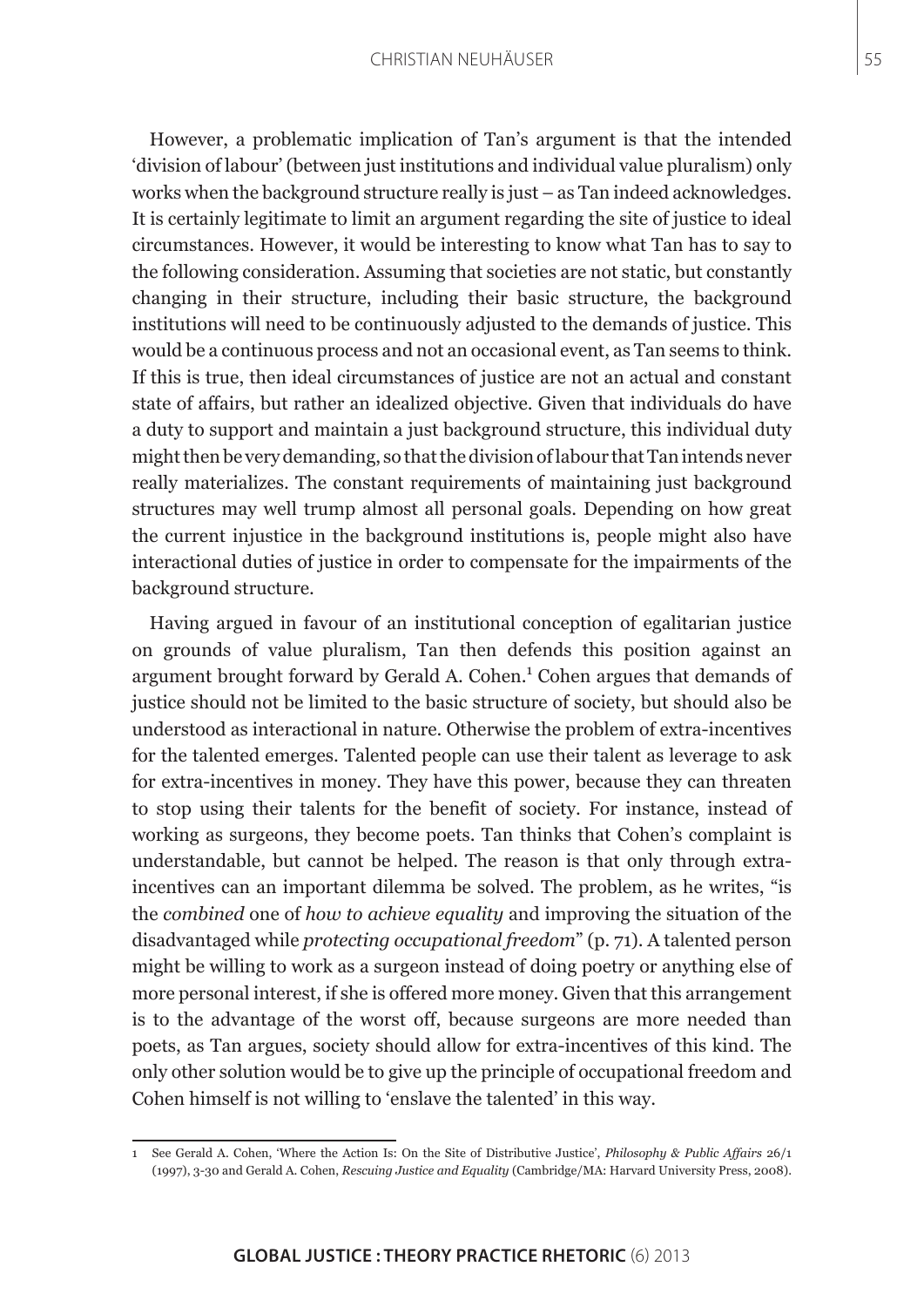I am not so sure how convincing this argument is to someone arguing for interactional justice. If there really were a small group of especially talented people who would much prefer to do other things instead of having useful occupations, and if they could only be persuaded to work for the benefit of all by offering them a lot more money, then this argument would be correct. However, I think that these are rather large claims. Talk of the 'talented few' has to be well-grounded on empirical terms, and I am not sure that it is or can be. Moreover, there is the problem of conflicting incentives, well known in behavioural economics, and it would be interesting to know what Tan has to say to this. According to behavioural economic research people are willing to do certain things for altruistic reasons, when monetary incentives are absent; they pick up their children from kindergarden rather punctually or they regularly donate blood.<sup>2</sup> Once monetary incentives are in place, however, many people give up this altruistic behaviour, forgoing money in favour of convenience. Moral and monetary incentives seem to cancel each other out in those cases and the same might be true for occupational choices. If that is the case, once an egalitarian ethos is in place, more talented people might be willing to do beneficial work for moral reasons and monetary incentives might even dissuade them from doing so.

In the second part of the book, Tan develops his conception of luck egalitarianism. This approach to justice is concerned with the effects of luck on the distribution of goods and resources among persons. Tan talks of goods and resources, but maintains that his account is neutral regarding the *equality of what* question. The basic idea of luck egalitarianism is that a just distribution should be luck insensitive but choice sensitive, where luck is understood as including all kinds of circumstantial factors. So understood, luck egalitarianism is a tool to evaluate inequalities and to justify corrective or preemptive responses to those inequalities that are due to luck. Tan very carefully argues for a modest account of luck egalitarianism that is limited to questions of distributive justice and to the way background institutions deal with natural contingencies. Institutions should not convert natural contingencies into social advantages or disadvantages for persons. Moreover, Tan understands luck egalitarianism as a grounding principle of justice and not a substantive principle of distribution, and as a grounding idea, he argues, it is compatible with different substantive principles, including the difference principle, which he favours.

Tan argues for a modest account of institutional luck egalitarianism as a grounding principle of distributive justice for the background structure, because

<sup>2</sup> Steven D. Levitt/Stephen J. Dubner, *Freakonomics: A Rogue Economist Explores the Hidden Side of Everything* (New York: Harper Collins, 2009); Lorenz Goette/Alois Stutzer/ Michael Zehnder, 'Active Decisions and Prosocial Behaviour: A Field Experiment in Blood Donation', *Economic Journal* 121/556 (2011), 476-493.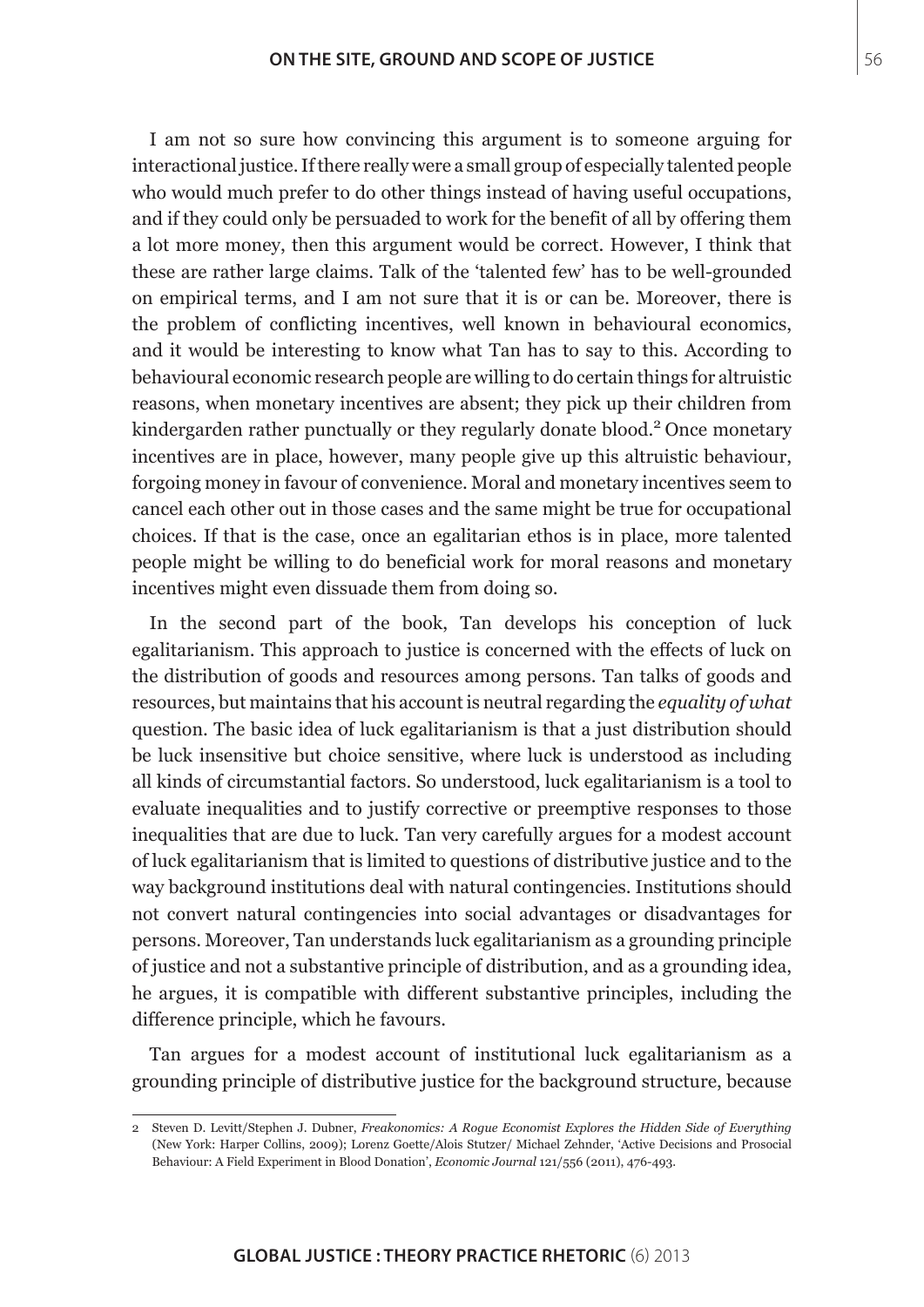he thinks that only such a modest account can meet three forceful criticisms raised against luck egalitarianism. The first criticism is that luck egalitarianism has absurd moral consequences, especially since all differences in good and bad luck would have to be corrected, for example the correction of ugliness through plastic surgery. Moreover if someone finds herself in dire circumstances because of her bad choices, there is no reason to help her out of her misery on grounds of luck egalitarianism. Tan replies that in his version of luck egalitarianism, there is no need to correct all differences in luck, because only institutional advantages and disadvantages are relevant. If ugliness is not converted into an institutional disadvantage, there is no issue of distributive justice. He further argues that luck egalitarianism is a theory of distributive justice, and there may well be other reasons to assist the needy, grounded, for example, in human rights. Tan's reply is convincing, but one wonders if he somewhat misrepresented the criticism brought forward by democratic egalitarians like Elizabeth Anderson.<sup>3</sup> Her problem is not only that the very needy are left alone, but also that luck egalitarianism allows for too much inequality due to bad choice so that not everyone has an equal democratic standing. According to democratic egalitarianism, the acceptable space of inequality might be smaller than luck egalitarianism allows for. Tan does not answer this complaint, but I think he needs to; otherwise his version of luck egalitarianism might be harmful to democracy and its proper functioning.

The second criticism of luck egalitarianism is that it is implausibly asocial and does not set out to prevent unequal relations, but only to compensate for them in retrospect. Tan replies that this criticism simply misinterprets luck egalitarianism as a substantive principle of distribution, which it is not, at least in his version. Luck egalitarianism as a grounding principle of justice can be coupled with a distributive principle that is not only compensatory in nature, but also alters the basic structure by restructuring economic entitlements. Moreover, he claims that luck egalitarianism favours democratic relations, but does not presuppose social cooperation and therefore is wider in scope than democratic equality.

The third criticism is that luck egalitarianism needs a metaphysical defence of the luck and choice distinction. Without such a defence it lacks philosophical depth. Tan replies that this is not the case, and instead only a social distinction of luck and choice is needed, based on "social conventions, common understandings and practices" (p. 137). I do not think that this reply is very convincing. Maybe it is true that no full-blown metaphysics of free will is needed. But surely something more can and should be said about luck and choice than merely pointing at conventions. For example, if in the US people normally believe that performance in school and college is due to choice, then for luck egalitarianism that seems to

<sup>3</sup> Elizabeth Anderson, 'What Is the Point of Equality?', *Ethics* 109 (1999), 287–337.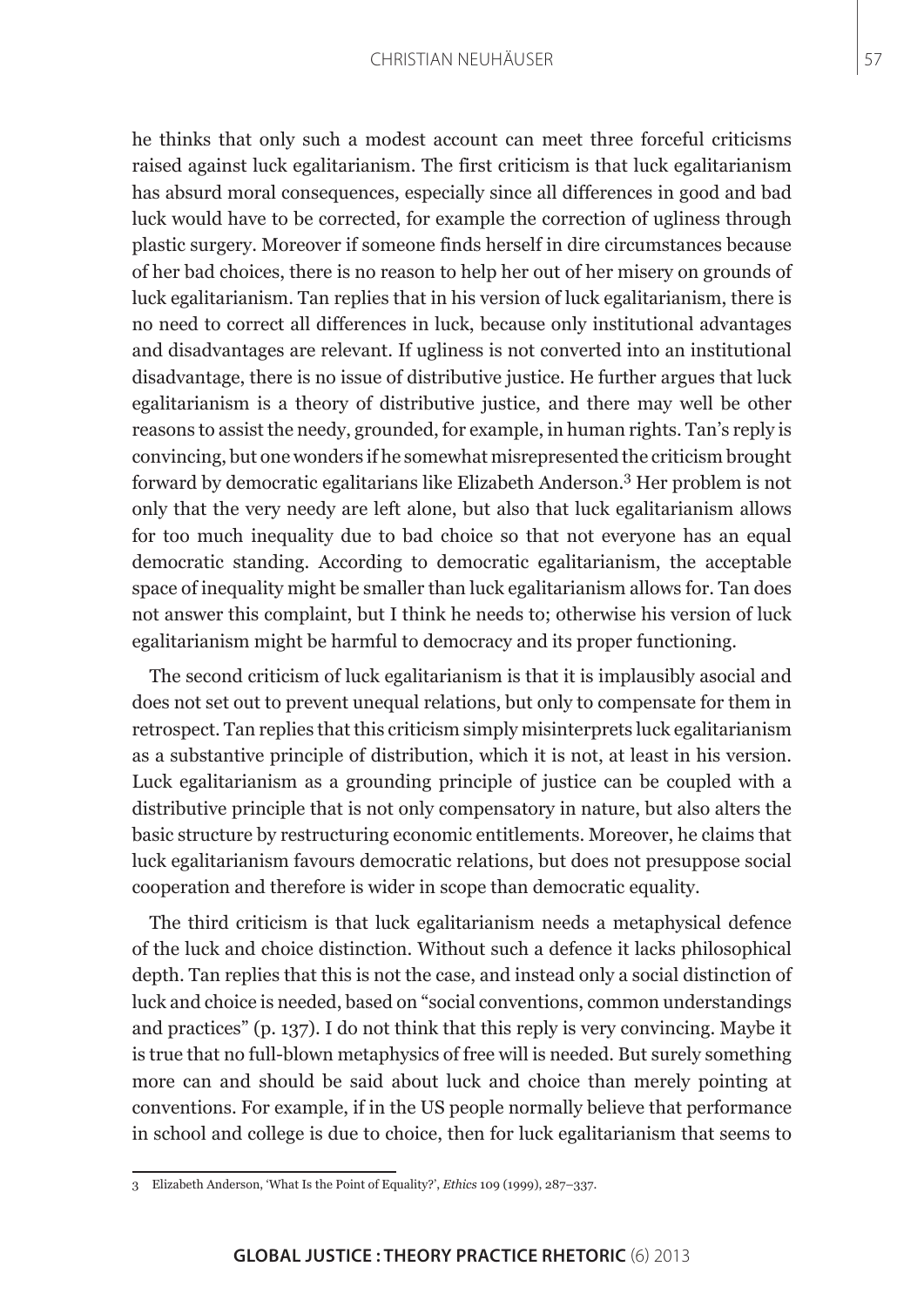be a fact, despite evidence from sociological research and arguments in social theory, as for example those developed by Pierre Bourdieu.4 The trouble with this account can also be seen in some of Tan's own examples. He states, for instance, that it is due to bad luck when someone is struck by lightning, while it is choice when someone loses everything in gambling. However, the first person might have chosen to walk in a thunderstorm, in full knowledge of the risk. The second person on the other hand might have had a lot of extremely bad luck in her life, coming to see it as a kind of gamble and responding by doing the only sensible thing left for her, which is to submit to this gamble of her life. It is possible these difficulties could be worked out, but any account of luck egalitarianism based on a social conception of luck and choice needs to be backed up by a well-considered and critical sociological theory of luck and choice, not only by conventions, because conventions may themselves be based on unjust intuitions.

In the third section of the book Tan argues that institutional luck egalitarianism has to be global in scope. The reason is that there are global and globally accepted national institutions that turn luck into social advantages and disadvantages, for instance the distribution of resources and memberships in states. According to his account, it is therefore necessary that the scope of distributive equality be global as well. Tan then considers two arguments in favour of limiting questions of distributive justice to the state level. The first argument is that states coerce members politically, which can only be legitimate if a scheme of distributive justice is in place. Tan replies that the global structure of institutions is also coercive, and is likewise in need of legitimation. He argues against Thomas Nagel that legitimation should not be dependent on the special standing citizens have, because this would take away protection from those who need it most, which is counter-intuitive. The second argument depends on the idea of a special form of cooperation taking place within the state. Here Tan points to the idea of social cooperation on the global level and asks why cooperation within the state should be special. The only reason could be a special normative status of nationality, which he argues does not exist, because nationality is arbitrary.

Tan considers three arguments against his claim that nationality is unimportant for global equality. The first argument is that nationality is arbitrary, but not irrelevant, like special needs are arbitrary, but morally relevant. Here Tan answers that attending to special needs is designed to render them irrelevant and the same counts for nationality – it too should be rendered irrelevant. The second argument depends on the idea of special obligation to others with whom we have a special relationship, like family members. Tan answers that those special obligations can only arise within a just background structure and then

<sup>4</sup> Pierre Bourdieu, *Language and Symbolic Power* (Cambridge: Polity, 1991).